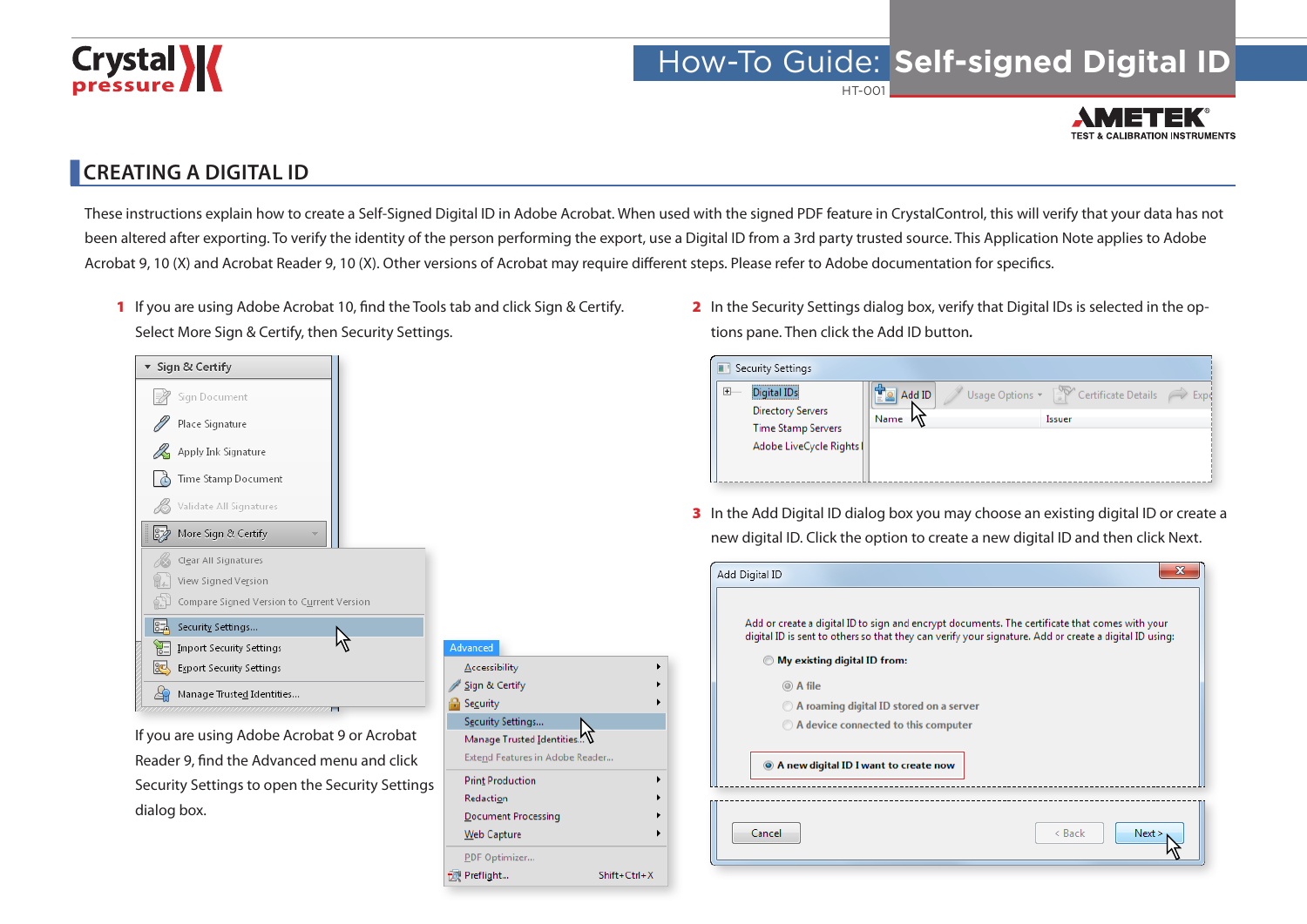## **Crystal >>>>>>>>**

### How-To Guide: **Self-signed Digital ID**

HT-001



4 Select your digital ID storage method.

We recommend the "New PKCS#12 digital ID file" option.



**5** Enter your identity information.

| Add Digital ID              |                                                                                         |  |
|-----------------------------|-----------------------------------------------------------------------------------------|--|
|                             | Enter your identity information to be used when generating the self-signed certificate. |  |
| Name (e.g. John Smith):     | Tom Smith                                                                               |  |
| <b>Organizational Unit:</b> | Operations                                                                              |  |
| <b>Organization Name:</b>   | Crystal Eng.                                                                            |  |
| <b>Email Address:</b>       | t_smith@crystal.                                                                        |  |
| Country/Region:             | US - United States                                                                      |  |

6 From the Use digital ID for: dropdown menu, select how you would like your digital ID to be used and click Next.

| <b>Enable Unicode Support</b> |                                                            |
|-------------------------------|------------------------------------------------------------|
| Key Algorithm:                | 1024-bit RSA                                               |
| Use digital ID for:           | Digital Signatures                                         |
|                               | Digital Signatures<br>Data Encryption                      |
| Cancel                        | Digital Signatures and Data Encryption<br>Next ><br>< Back |

7 Select the file name, location, and password for your digital ID and click Finish.

| Add Digital ID                                                | х                                                                                                                                                                                                                                                                                                          |
|---------------------------------------------------------------|------------------------------------------------------------------------------------------------------------------------------------------------------------------------------------------------------------------------------------------------------------------------------------------------------------|
| file using the Security Settings dialog.<br><b>File Name:</b> | Enter a file location and password for your new digital ID file. You will need the password when<br>you use the digital ID to sign or decrypt documents. You should make a note of the file location<br>so that you can copy this file for backup or other purposes. You can later change options for this |
| C:\Users\t.smith\J:\archive.pfx<br>Password:<br>********      | Browse                                                                                                                                                                                                                                                                                                     |
| Confirm Password:<br>********                                 |                                                                                                                                                                                                                                                                                                            |
| Cancel                                                        | Finish<br>$<$ Back                                                                                                                                                                                                                                                                                         |

Your Adobe Digital Signature is created. You may now use this to sign digital documents supported by this signature type. See additional documention from Adobe for specific details.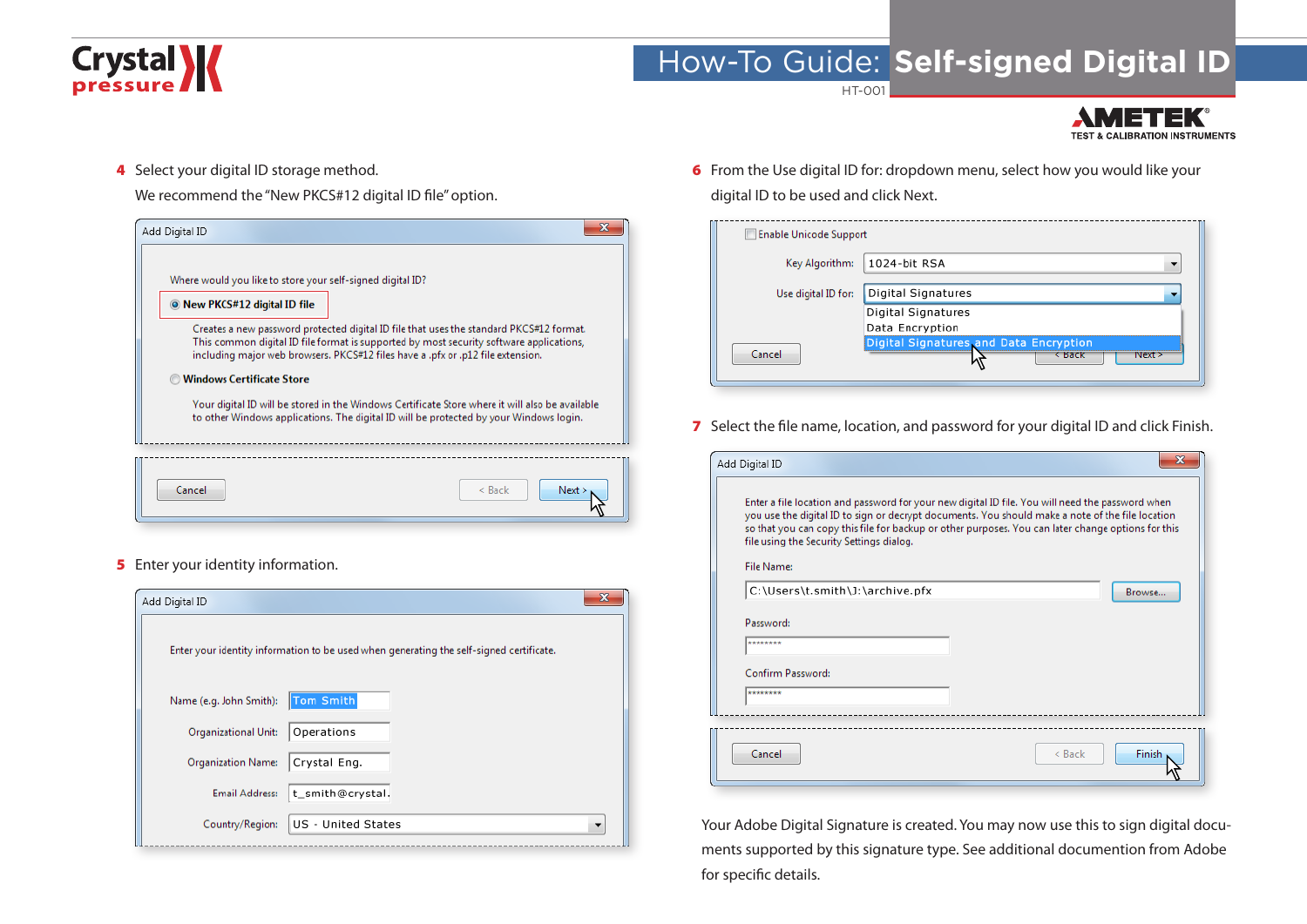# Crystal **X**

### How-To Guide: **Self-signed Digital ID**

HT-001



#### **SENDING A SIGNED PDF**

- If you are sending a Signed PDF to a recipient for the first time, you will need to send your certificate credentials. Without your certificate credentials, your recipient will see a warning message, upon opening your file, indicating the sender's identity cannot be verified.
- 1 If you are using Adobe Acrobat 10, find the Tools tab and click Sign & Certify. Select More Sign & Certify, then Security Settings.



If you are using Adobe Acrobat 9 or Acrobat Reader 9, find the Advanced menu and click Security Settings to open the Security Settings dialog box.

| Advanced                        |                    |
|---------------------------------|--------------------|
| <b>Accessibility</b>            |                    |
| Sign & Certify                  |                    |
| Security                        |                    |
| Security Settings               |                    |
| Manage Trusted Identities       |                    |
| Extend Features in Adobe Reader |                    |
| <b>Print Production</b>         |                    |
|                                 |                    |
| <b>Redaction</b>                |                    |
| Document Processing             |                    |
| <b>Web Capture</b>              |                    |
| PDF Optimizer                   |                    |
| Preflight                       | $Shift + Crit + X$ |

2 Select your Digital ID File and click Export.

| Security Settings                                                                         |                                                                                                                                                                                                                                                                                                                                                                                                                                                                                        | ×                            |
|-------------------------------------------------------------------------------------------|----------------------------------------------------------------------------------------------------------------------------------------------------------------------------------------------------------------------------------------------------------------------------------------------------------------------------------------------------------------------------------------------------------------------------------------------------------------------------------------|------------------------------|
| Digital IDs<br>$H^-$<br>Directory Servers<br>Time Stamp Servers<br>Adobe LiveCycle Rights | Usage Options $\sqrt{2}$ Certificate Details<br>$\left  \frac{1}{2} \right $ Add ID<br>$\Rightarrow$ Export<br>Name<br>Issuer<br>Your Name <your.name@yourco <your.name@yourco<br="" name="" your="">Ш<br/>∢<br/>3333333<br/><b>Your Name</b><br/>Your Company<br/><b>Issued by:</b> Your Name<br/>Your Company<br/>Valid from: 2011/08/25 09:39:51 -07'00'<br/>Valid to: 2016/08/25 09:39:51 -07'00'<br/><b>Intended usage:</b> Sign transaction, Encrypt document</your.name@yourco> | Stora <sub>'</sub><br>Digita |
|                                                                                           |                                                                                                                                                                                                                                                                                                                                                                                                                                                                                        |                              |

**3** Transmit your Certificate Exchange (.fdf) file to your recipient by emailing or saving it to your computer.